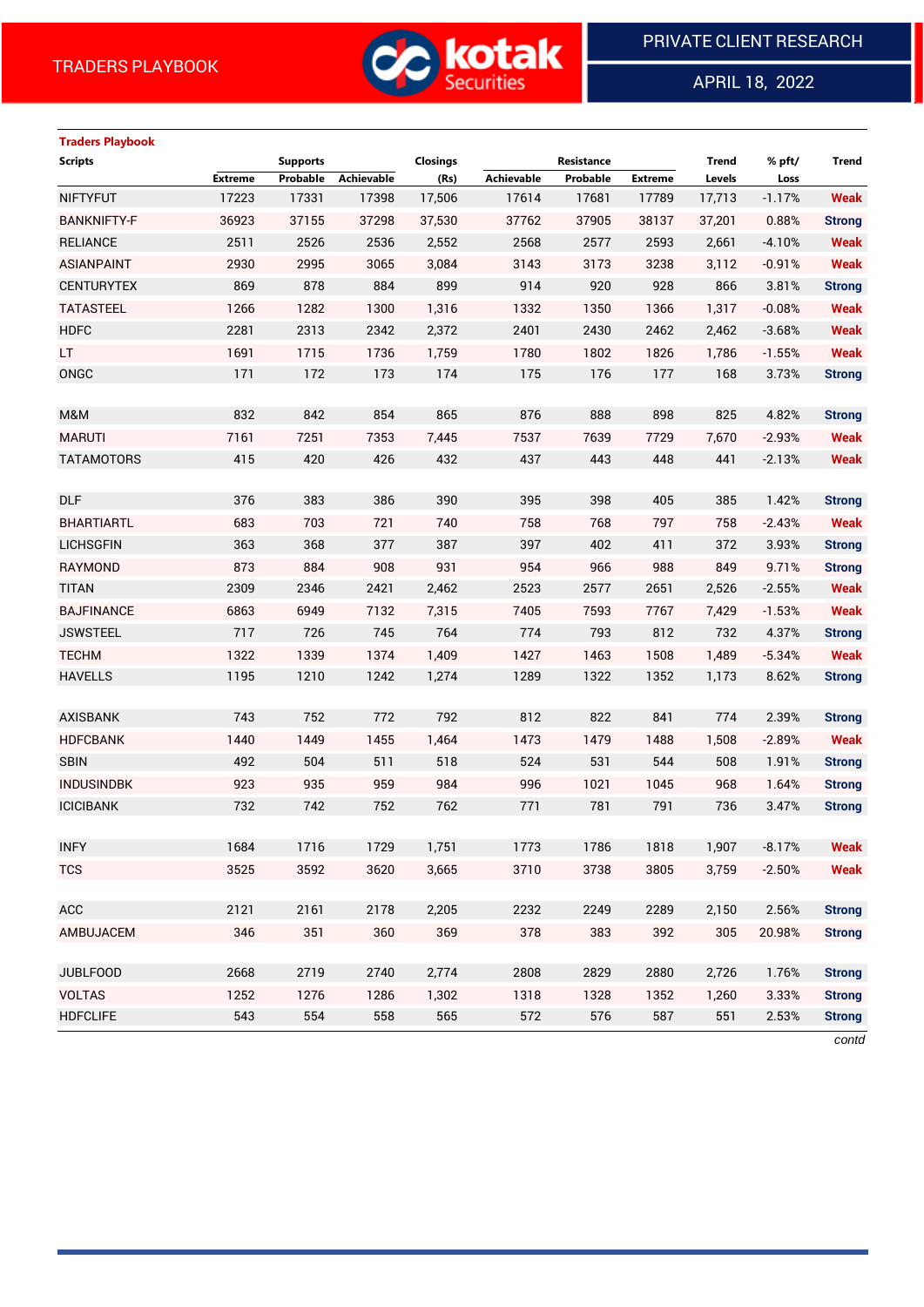### **Closing Pricess**

Closing price is that price at which a scrip closes on the previous day. Traders can start their intraday trade on this level. The stock or index should sustain above or below the closing price else you should exit the trade. Ideally, half a percent should be the stop loss above or below the closing price to enter the trade.

## **Trend**

Trend is the level at which the tendency of Indices and Stocks can be identified. For best results, you can use the 'Trend Remarks' to trade. A 'Weak' trend means that traders can trade with a negative bias. If the trend is 'Strong', you can trade long with a positive bias. Base price should be the closing price.

### **Achievable (Supp/Resis)**

It is the price which can be achieved if the Index/Stock trades above or below the closing price. During normal course of trading, first levels are important as one can take profits around first resistance and supports levels.

## **Probable (Supp/Resis)**

It's a second resistance/support and can be achieved if stocks/indices are in trending mode. Events can lead stocks and indices to reach these levels.

#### **Extreme levels**

Sometimes, the stocks fall or rise to their average lowest or highest levels FOR THE DAY and that may act as an excellent contra buying or selling opportunity with a stop loss given in the table. This means buying around extreme support and selling around extreme resistance strictly with a given stop loss. For e.g. If the extreme support for Nifty is given at 5605, and in case the market comes down to similar levels, then you can initiate long positions with the given 'stop loss for long' in the column, say at 5585. If it breaks 5585 then the trader must exit the position. This is valid on both the sides.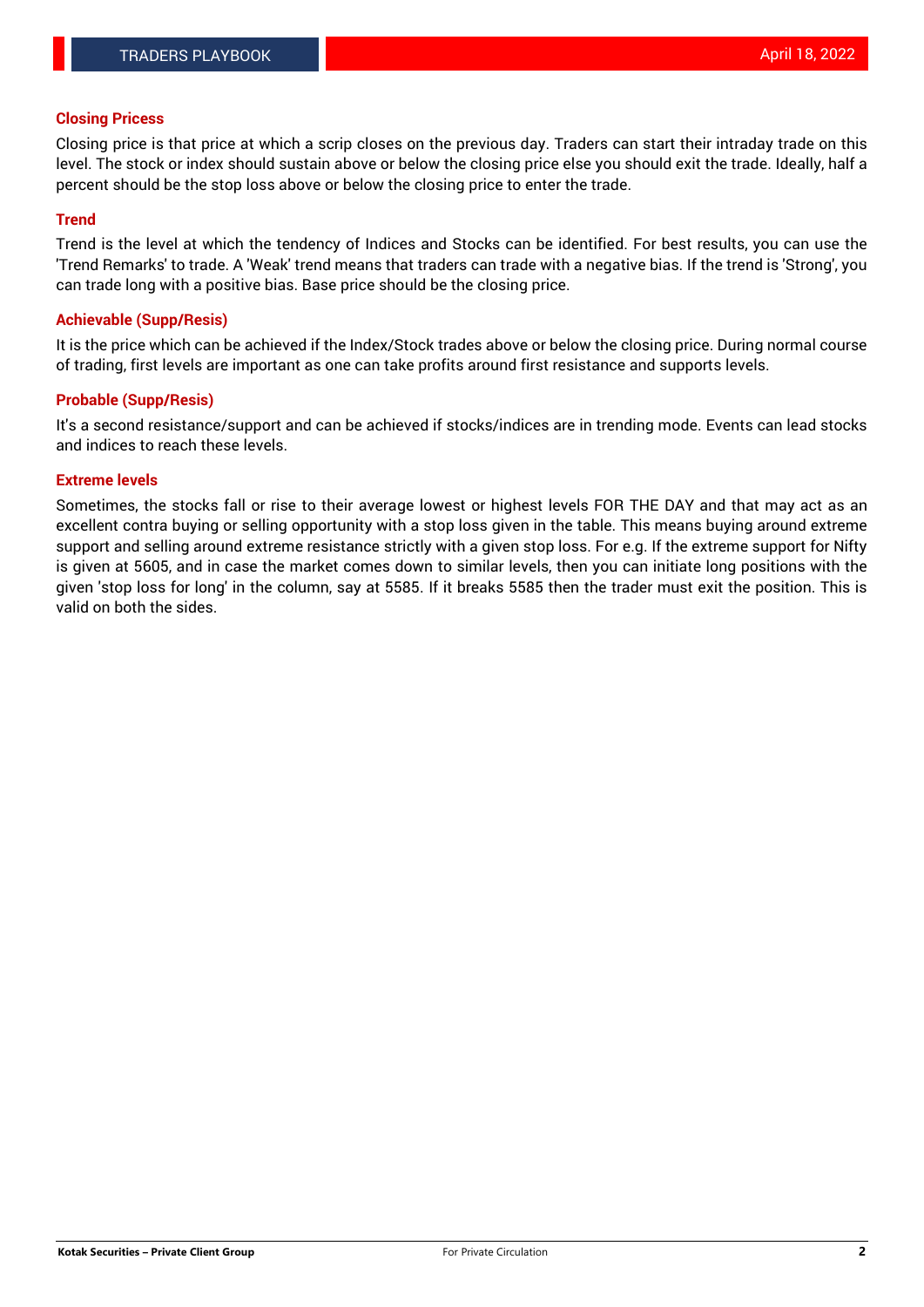## **RATING SCALE (PRIVATE CLIENT GROUP)**

| <b>BUY</b>             | -                 | A condition that indicates a good time to buy a stock. The exact circumstances of the signal will be determined by the indicator that an<br>analyst is using.  |
|------------------------|-------------------|----------------------------------------------------------------------------------------------------------------------------------------------------------------|
| SELL                   | $\qquad \qquad -$ | A condition that indicates a good time to sell a stock. The exact circumstances of the signal will be determined by the indicator that an<br>analyst is using. |
| <b>Stop Loss Order</b> | $\qquad \qquad -$ | An instruction to the broker to buy or sell stock when it trades beyond a specified price. They serve to either protect your profits or<br>limit your losses.  |

#### **FUNDAMENTAL RESEARCH TEAM (PRIVATE CLIENT GROUP)**

**Shrikant Chouhan Arun Agarwal Amit Agarwal, CFA Hemali Dhame** Head of Research Auto & Auto Ancillary Transportation, Paints, FMCG Banking & Finance shrikant.chouhan@kotak.com arun.agarwal@kotak.com agarwal.amit@kotak.com Hemali.Dhame@kotak.com

**Jatin Damania Purvi Shah Rini Mehta K. Kathirvelu** Metals & Mining, Midcap **Pharmaceuticals** Research Associate Support Executive jatin.damania@kotak.com [purvi.shah@kotak.com](mailto:purvi.shah@kotak.com) rini.mehta@kotak.com [k.kathirvelu@kotak.com](mailto:k.kathirvelu@kotak.com)  $+91$  22 6218 6440  $+91$  22 6218 6432

**Sumit Pokharna Pankaj Kumar** sumit.pokharna@kotak.com pankajr.kumar@kotak.com +91 22 6218 6438 +91 22 6218 6434

Oil and Gas, Information Tech Construction, Capital Goods & Midcaps

+91 22 6218 5408 +91 22 6218 6443 +91 22 6218 6439 +91 22 6218 6433

**TECHNICAL RESEARCH TEAM (PRIVATE CLIENT GROUP)**

**Shrikant Chouhan Amol Athawale Sayed Haider** [shrikant.chouhan@kotak.com](mailto:shrikant.chouhan@kotak.com) [amol.athawale@kotak.com](mailto:amol.athawale@kotak.com) Research Associate +91 22 6218 5408 +91 20 6620 3350 [sayed.haider@kotak.com](mailto:sayed.haider@kotak.com)

+91 22 62185498

# **DERIVATIVES RESEARCH TEAM (PRIVATE CLIENT GROUP)**

 $+91$  22 6218 5497

**Sahaj Agrawal Prashanth Lalu Prasenjit Biswas, CMT, CFTe** [sahaj.agrawal@kotak.com](mailto:sahaj.agrawal@kotak.com) [prashanth.lalu@kotak.com](mailto:prashanth.lalu@kotak.com) [prasenjit.biswas@kotak.com](mailto:prasenjit.biswas@kotak.com)